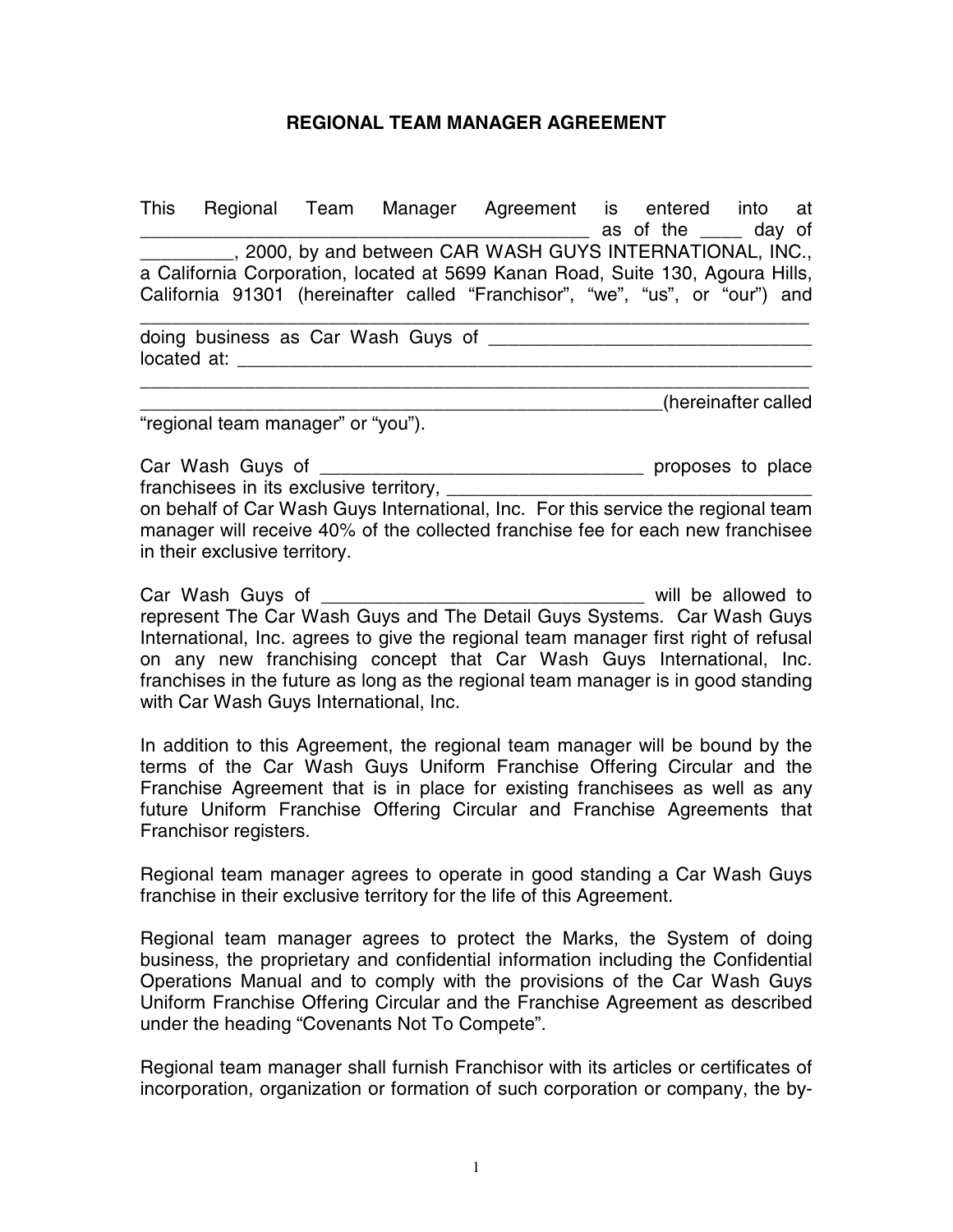laws, other governing documents and any other documents Franchisor may reasonably request and any amendments thereto.

Regional team manager shall maintain provisions enforceable under applicable law restricting the issuance and transfer of capital stock, membership interests or securities of the corporation or company and each share certificate shall at all times have conspicuously endorsed upon its face a statement in a form satisfactory to Franchisor that it is held subject to the restrictive provisions of the Car Wash Guys Uniform Franchise Offering Circular and the Franchise Agreement.

Regional team manager understands and acknowledges that this Agreement can not be sold, assigned, transferred, coveyed, subleased or encumbered in any way without the prior written consent of Franchisor. Regional team manager further understands and acknowledges that this Agreement terminates at the termination, whether voluntary or involuntary, of the regional team manager's original Car Wash Guys Franchise Agreement or upon the relocation of the regional team manager to a residence outside their exclusive territory as stated above.

Regional team manager understands and acknowledges that the following requirements must be met in order to qualify as the regional team manager:

- (a) The regional team manager must, at the time of such assignment, be financially responsible and economically capable of performing our objectives in this Agreement and in our business development plan.
- (b) The regional team manager must expressly assume and agree to perform such obligation and sign a binding agreement with us.
- (c) The regional team manager must be trained and pass our special regional team manager training course.
- (d) The regional team manager must be competent and subject to a thirty (30) to sixty (60) day review by us before assignment as the regional team manager.
- (e) The regional team manager must run their own Car Wash Guys franchise for at least one month prior to assignment as the regional team manager.
- (f) The regional team manager must own and run a company store unit for the duration of their franchise in a specifically designated territory other than another franchisee's territory but in their exclusive territory.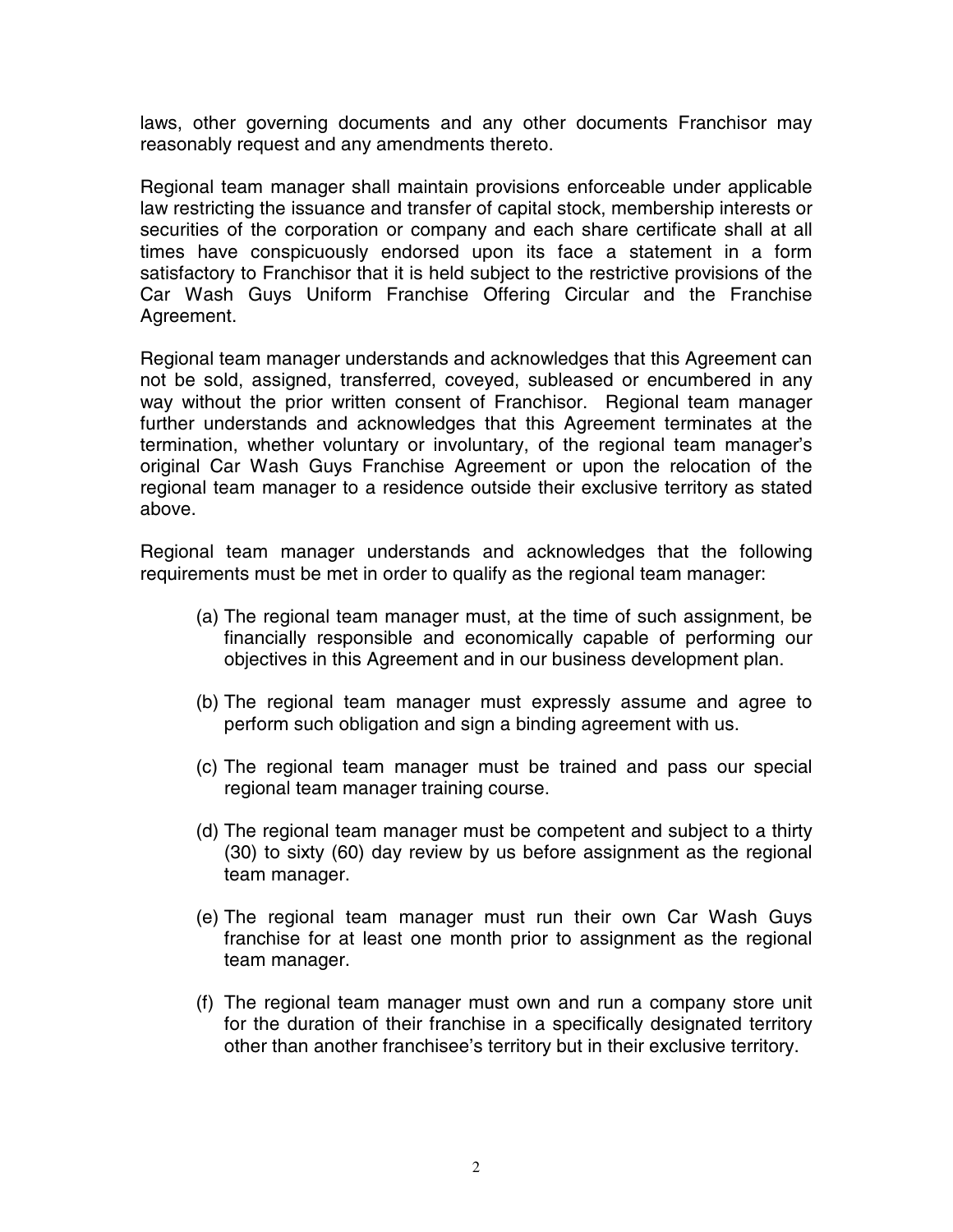- (g) The regional team manager must be able to provide all on-going support items to the franchisees listed in the Franchise Agreement.
- (h) The regional team manager must attend any formed franchisee organization, union or association meetings in their exclusive territory which have been officially recognized by us, providing that you want them to be there and of which you are a member.
- (i) The regional team manager must maintain on hand at least one area representative and one loaner truck for every twenty (20) franchisees in their exclusive territory.
- (j) The regional team manager must sign a non-competition agreement with franchisees not to operate their company store in a franchisee's exclusive territory unless they have been asked to by the franchisee in case of vacation or injury.

For this Agreement to be in force the regional team manager must meet all ten (10) of the above requirements.

In addition to the termination provisions in the Franchise Agreement described in Section 7.1, 7.2 and 7.3, regional team manager will be in default of this Agreement and this Agreement will terminate if five (5) or more franchisees transfer or fail in the regional team member's exclusive territory within a twelve (12) month period.

This Agreement will remain in force until Franchisor and the regional team manager mutually agree to terminate this Agreement as long as the regional team manager is in good standing and has not violated their Car Wash Guys Franchise Agreement in any way. Regional team manager will be in violation of this Agreement if they are sixty (60) days or more in arrears with any monies owed Franchisor.

If a franchisee from the regional team member's exclusive territory contacts Car Wash Guys International, Inc. with service problems from the regional team manager, Car Wash Guys International, Inc. will contact the regional team manager to help solve the problem. If Car Wash Guys International, Inc. has to service the franchisee, the regional team manager will be billed for the service to their franchisee from Car Wash Guys International, Inc.

Regional Team Manager Exclusive Territory: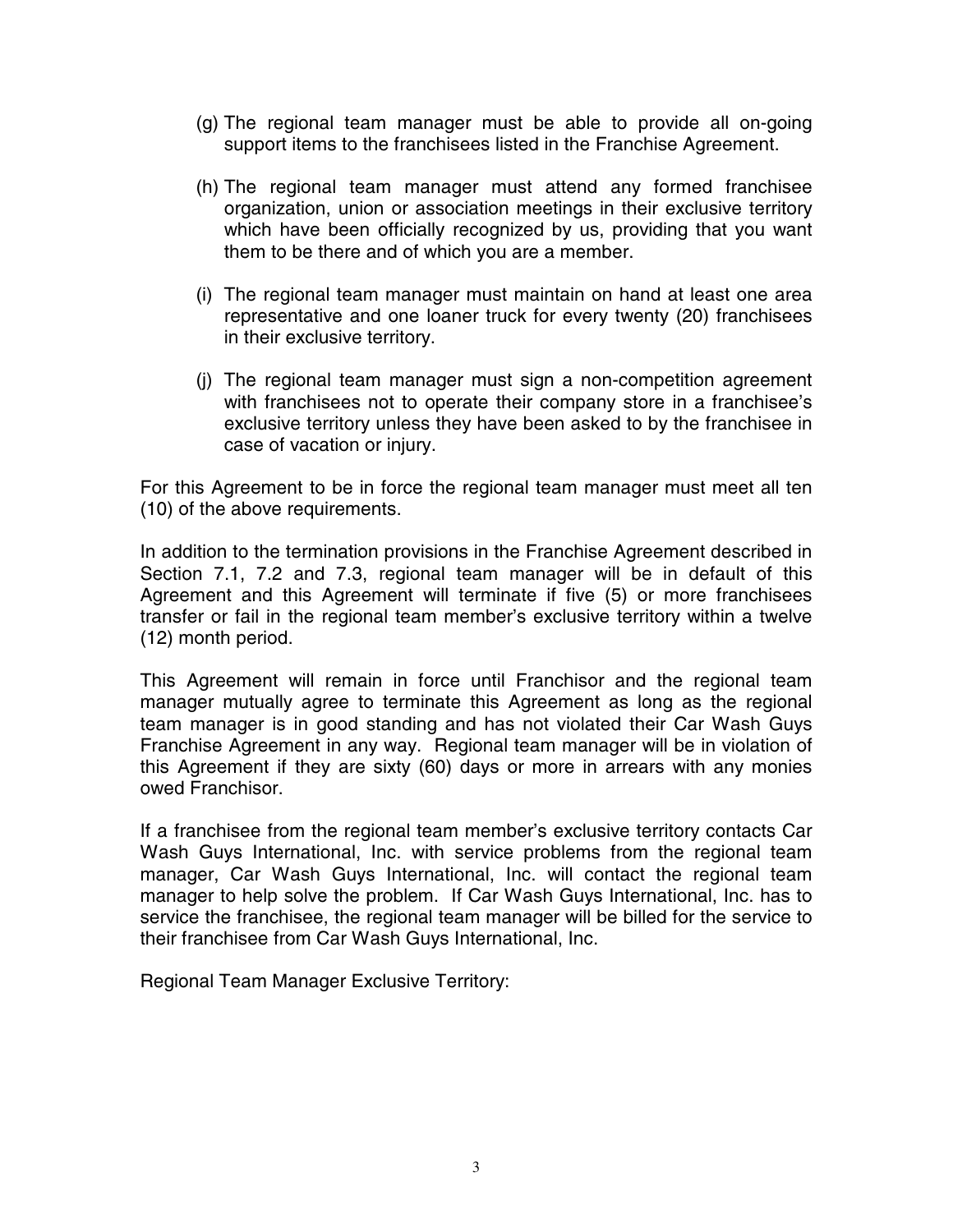Regional team manager agrees to pay Franchisor for the rights to be assigned as a regional team manager in their exclusive territory. This fee is due and payable upon the signing of this Agreement in the amount of dollars or if the Franchisor consents due and payable at the rate of dollars per new franchisee for the next franchisees in their exclusive territory.

Franchisor agrees not to compete with the regional team manager in the regional team manager's exclusive territory while this Agreement is in force.

Regional team manager agrees to place \_\_\_\_\_\_\_\_\_\_\_\_\_ franchises in the regional team manager's exclusive territory within twenty-four (24) months of opening the exclusive territory. If the regional team manager does not meet the required number of placements in the first twenty-four (24) months, Franchisor will, at a reasonable cost to the regional team manager, come into the exclusive territory and help the regional team manager sign up new franchisees.

Regional team manager will not build or maintain a web site on behalf of Car Wash Guys or their Car Wash Guys exclusive territory. A web site will be furnished and maintained at the expense of the Franchisor on behalf of the regional team manager.

Regional team manager will be responsible for collecting all royalties from franchisees in their exclusive territory and forwarding all such monies immediately upon collection to Car Wash Guys International, Inc. Car Wash Guys International, Inc. will forward the regional team manager's portion of collected royalties no later than the 30th of each month.

Regional team manager will be responsible for franchisees in their exclusive territory. Regional team manager agrees to visit each franchisee in their exclusive territory no less than once a month. Any marketing, technical, employee or other issue franchisees might have will be addressed by the regional team manager.

For this service the regional team manager will receive 50% of the collected royalties for each franchisee in their exclusive territory.

It is understood and agreed upon that nothing in this Agreement authorizes the regional team manager to make any contract, agreement, warranty or representation on Franchisor's behalf or to incur any debt or other obligation in Franchisor's name and that Franchisor shall in no event assume liability for, or be deemed liable hereunder as a result, of any such action.